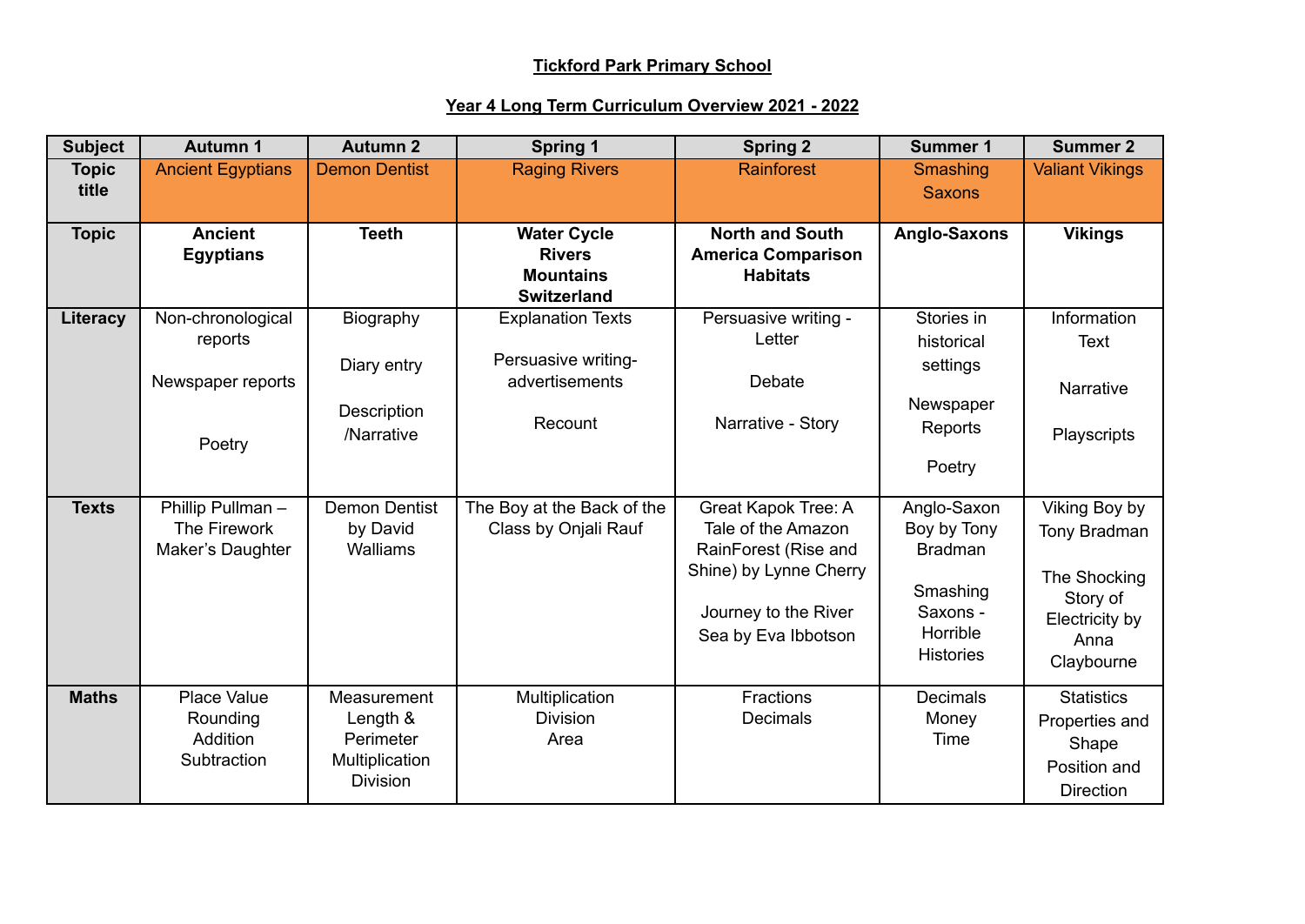| <b>Science</b> | Sound:                                                                                                                                                                                                                                                                                                                                                                                                                                                                                                          | Teeth:                                                                                                                                                                                                                                                                                                       | <b>States of Matter:</b>                                                                                                                                                                                                                                                                  | <b>Living things and</b>                                                                                                                                                                                                                                                                                                                                                                                | <b>Electricity:</b>                                                                                                                                                                                                                                                                                                                                                                                                                                                                                                                                                                                                                     |
|----------------|-----------------------------------------------------------------------------------------------------------------------------------------------------------------------------------------------------------------------------------------------------------------------------------------------------------------------------------------------------------------------------------------------------------------------------------------------------------------------------------------------------------------|--------------------------------------------------------------------------------------------------------------------------------------------------------------------------------------------------------------------------------------------------------------------------------------------------------------|-------------------------------------------------------------------------------------------------------------------------------------------------------------------------------------------------------------------------------------------------------------------------------------------|---------------------------------------------------------------------------------------------------------------------------------------------------------------------------------------------------------------------------------------------------------------------------------------------------------------------------------------------------------------------------------------------------------|-----------------------------------------------------------------------------------------------------------------------------------------------------------------------------------------------------------------------------------------------------------------------------------------------------------------------------------------------------------------------------------------------------------------------------------------------------------------------------------------------------------------------------------------------------------------------------------------------------------------------------------------|
|                | identify how sounds<br>are made,<br>associating some of<br>them with<br>something vibrating<br>recognise that<br>vibrations from<br>sounds travel<br>through a medium<br>to the ear<br>find patterns<br>between the pitch<br>of a sound and<br>features of the<br>object that<br>produced it<br>find patterns<br>between the<br>volume of a sound<br>and the strength of<br>the vibrations that<br>produced it<br>recognise that<br>sounds get fainter<br>as the distance<br>from the sound<br>source increases | describe the<br>simple functions<br>of the basic parts<br>of the digestive<br>system in<br>humans<br>identify the<br>different types of<br>teeth in humans<br>and their simple<br>functions<br>construct and<br>interpret a variety<br>of food chains,<br>identifying<br>producers,<br>predators and<br>prey | compare and group<br>materials together,<br>according to whether they<br>are solids, liquids or gases<br>observe that some<br>materials change state<br>when they are heated or<br>cooled, and measure or<br>research the temperature<br>at which this happens in<br>degrees Celsius (°C) | habitats:<br>recognise that living<br>things can be grouped in<br>a variety of ways<br>explore and use<br>classification keys to<br>help group, identify and<br>name a variety of living<br>things in their local and<br>wider environment<br>recognise that<br>environments can<br>change and that this can<br>sometimes pose<br>dangers to living things<br>Covered during our<br>Everdon residential | identify common appliances that<br>run on electricity<br>construct a simple series electrical<br>circuit, identifying and naming its<br>basic parts, including cells, wires,<br>bulbs, switches and buzzers<br>identify whether or not a lamp will<br>light in a simple series circuit,<br>based on whether or not the lamp<br>is part of a complete loop with a<br>battery<br>recognise that a switch opens and<br>closes a circuit and associate this<br>with whether or not a lamp lights in<br>a simple series circuit<br>recognise some common<br>conductors and insulators, and<br>associate metals with being good<br>conductors |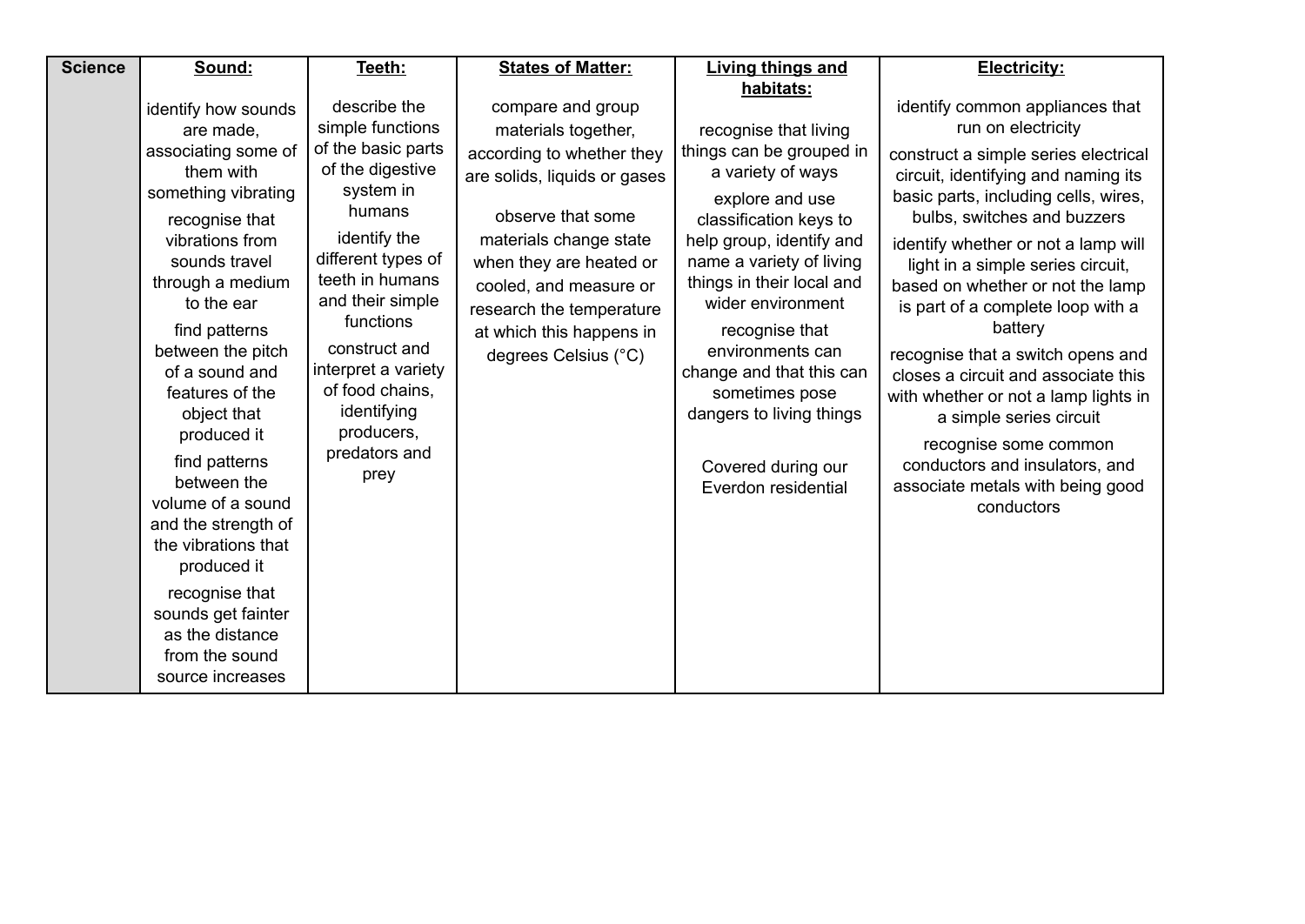| $\overline{ICT}$ | <b>Unit 4.1</b>                         | Unit 4.2 Online  | <b>Unit 4.4</b>                                            | <b>Unit 4.6</b> | <b>Unit 4.7</b>                    | <b>Unit 4.8</b>              |
|------------------|-----------------------------------------|------------------|------------------------------------------------------------|-----------------|------------------------------------|------------------------------|
|                  | Coding                                  | Safety/ Unit 4.3 | Writing to different                                       | Animation       | Effective                          | Hardware                     |
|                  |                                         | Spreadsheets     | Audiences/Unit 4.5 Logo                                    |                 | Searching                          | Investigators                |
|                  | 2Code                                   |                  | <b>Writing Templates</b>                                   | 2Animate        |                                    |                              |
|                  |                                         | 2Connect         | 2Simulate 2Connect (Mind                                   |                 | <b>Browser 2Quiz</b>               | 2Quiz 2Connect               |
|                  |                                         | (MindMap)        | Map)                                                       |                 | 2Connect (Mind                     | (Mind Map)                   |
|                  |                                         | 2Publish Plus    | 2Publish Plus                                              |                 | Map)                               | Writing                      |
|                  |                                         |                  |                                                            |                 |                                    | <b>Templates</b>             |
|                  |                                         | 2Calculate       | Logo                                                       |                 |                                    |                              |
| <b>History</b>   | <b>Ancient Egyptians:</b>               |                  |                                                            |                 | <b>Anglo-Saxons &amp; Vikings:</b> |                              |
|                  |                                         |                  |                                                            |                 |                                    |                              |
|                  | Daily life                              |                  |                                                            |                 | Britain's settlement by            |                              |
|                  |                                         |                  |                                                            |                 | Anglo-Saxons and Scots The         |                              |
|                  | Gods and rituals                        |                  |                                                            |                 | Viking and Anglo-Saxon struggle    |                              |
|                  | Mummification                           |                  |                                                            |                 | for the Kingdom of England to the  |                              |
|                  |                                         |                  |                                                            |                 | time of Edward the Confessor       |                              |
|                  | The discovery of Tutankhamun            |                  |                                                            |                 |                                    |                              |
| Geograp          | Comparing a country outside Europe      |                  | Water cycle and field work                                 |                 | Understanding our location within  |                              |
| hy               | Locating Egypt and its surrounding      |                  | during our residential visit                               |                 | Europe, Great Britain and Milton   |                              |
|                  | physical features.                      |                  | to Everdon.                                                |                 | Keynes.                            |                              |
|                  |                                         |                  |                                                            |                 |                                    |                              |
|                  | <b>River Nile</b>                       |                  |                                                            |                 | Reviews historical maps of         |                              |
|                  | Look at the course of the river Nile-   |                  |                                                            |                 | Newport Pagnell (settlement) from  |                              |
|                  | sustainability- difference between then |                  |                                                            |                 | 1800s to the present day           |                              |
|                  | and now.                                |                  |                                                            |                 |                                    |                              |
|                  |                                         |                  |                                                            |                 | Links to identifying physical and  |                              |
|                  | Temperature and climate-sustainability  |                  |                                                            |                 | human features Knowledge of UK     |                              |
|                  | $-$ current                             |                  |                                                            |                 | and The World.                     |                              |
| $Art -$          | Record patterns in sketchbooks          |                  | Sketches to make quick records. Faces and anatomy.         |                 |                                    | Observation drawing of human |
| <b>skills</b>    | Hieroglyphics- papyrus paper            |                  | Develop use of tones using graded pencils. Leonardo        |                 | features around Newport Pagnell    |                              |
| teaching         |                                         |                  | Da Vinci - anatomy,                                        |                 |                                    |                              |
| through          | Experiment with watercolour             |                  |                                                            |                 | Clay Carving - Anglo Saxon rune    |                              |
| theme            | techniques.                             |                  | Observations as an inspiration. e.g. drawings still        |                 | drawing                            |                              |
|                  |                                         |                  | life/ artists work/ photos/ Paint techniques. Still Life - |                 |                                    |                              |
|                  |                                         |                  | <b>Paul Cezanne</b>                                        |                 |                                    |                              |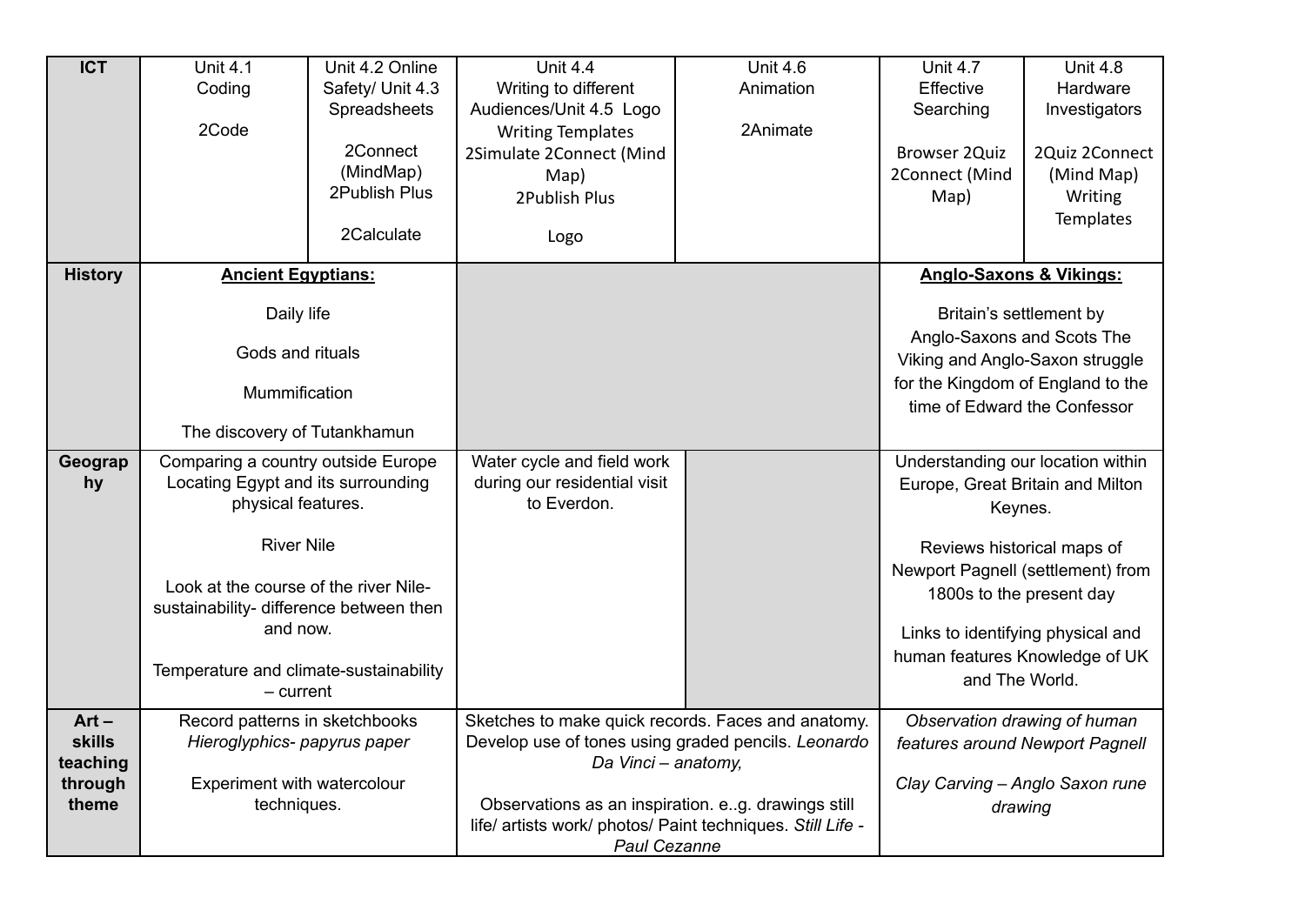|                     | Canopic jars- half of a picture then<br>copy the other half<br>Design their own tomb<br>include increased detail within work e.g.<br>Use a range of mediums on a range of<br>backgrounds. Silhouettes- Egyptian<br>landscapes |                                                  | Look at sculptor work and look at material, size,<br>colour, purpose<br>Sayaka - Light |                                                                                                                                                                                         | Use templates to cut out fabric<br>shapes. Join 2 pieces of fabric and<br>stuff items. Look at Wool and silk<br>production.<br>Anglo-Saxon fabric and clothing. |                                                            |
|---------------------|-------------------------------------------------------------------------------------------------------------------------------------------------------------------------------------------------------------------------------|--------------------------------------------------|----------------------------------------------------------------------------------------|-----------------------------------------------------------------------------------------------------------------------------------------------------------------------------------------|-----------------------------------------------------------------------------------------------------------------------------------------------------------------|------------------------------------------------------------|
|                     | Use objects around us to form<br>sculptures.                                                                                                                                                                                  |                                                  |                                                                                        |                                                                                                                                                                                         |                                                                                                                                                                 |                                                            |
| <b>DT</b>           | Paper mâché canopic jars.<br><b>Egyptian Shaduf</b>                                                                                                                                                                           |                                                  |                                                                                        | Design a rainforest- get<br>the students to design a<br>rainforest. First week,<br>ask students to bring in<br>recycling throughout the<br>term.<br>Last lesson they will<br>construct. | <b>Battery</b><br><b>Operated Lights</b>                                                                                                                        | Design and<br>make a Viking<br>long boat                   |
| Food<br><b>Tech</b> | <b>Ancient Egyptian Bread</b>                                                                                                                                                                                                 |                                                  |                                                                                        |                                                                                                                                                                                         | Anglo Saxon Feast                                                                                                                                               |                                                            |
| <b>RE</b>           | Do Murtis help<br>Hindus understand<br>god?                                                                                                                                                                                   | Does the<br>Christmas<br>narrative need<br>Mary? | Is a holy journey<br>necessary for believers?<br><b>Hindu Pilgrimages</b>              | Should believers give<br>things up?                                                                                                                                                     | Did Jesus really<br>do miracles?                                                                                                                                | Does prayer<br>change things?                              |
| <b>PSHE</b>         | Go Givers - Getting<br>to know you and<br>setting rules                                                                                                                                                                       | Go Givers-<br>Media                              | <b>Go Givers- Environment</b>                                                          | Go Givers- Caring for<br>the Environment                                                                                                                                                | Go Givers-<br><b>Social Action</b><br><b>DSE</b><br>Understand the<br>effect alcohol<br>has on the body                                                         | <b>RSE- Growing</b><br>and Changing<br>What is<br>Puberty? |